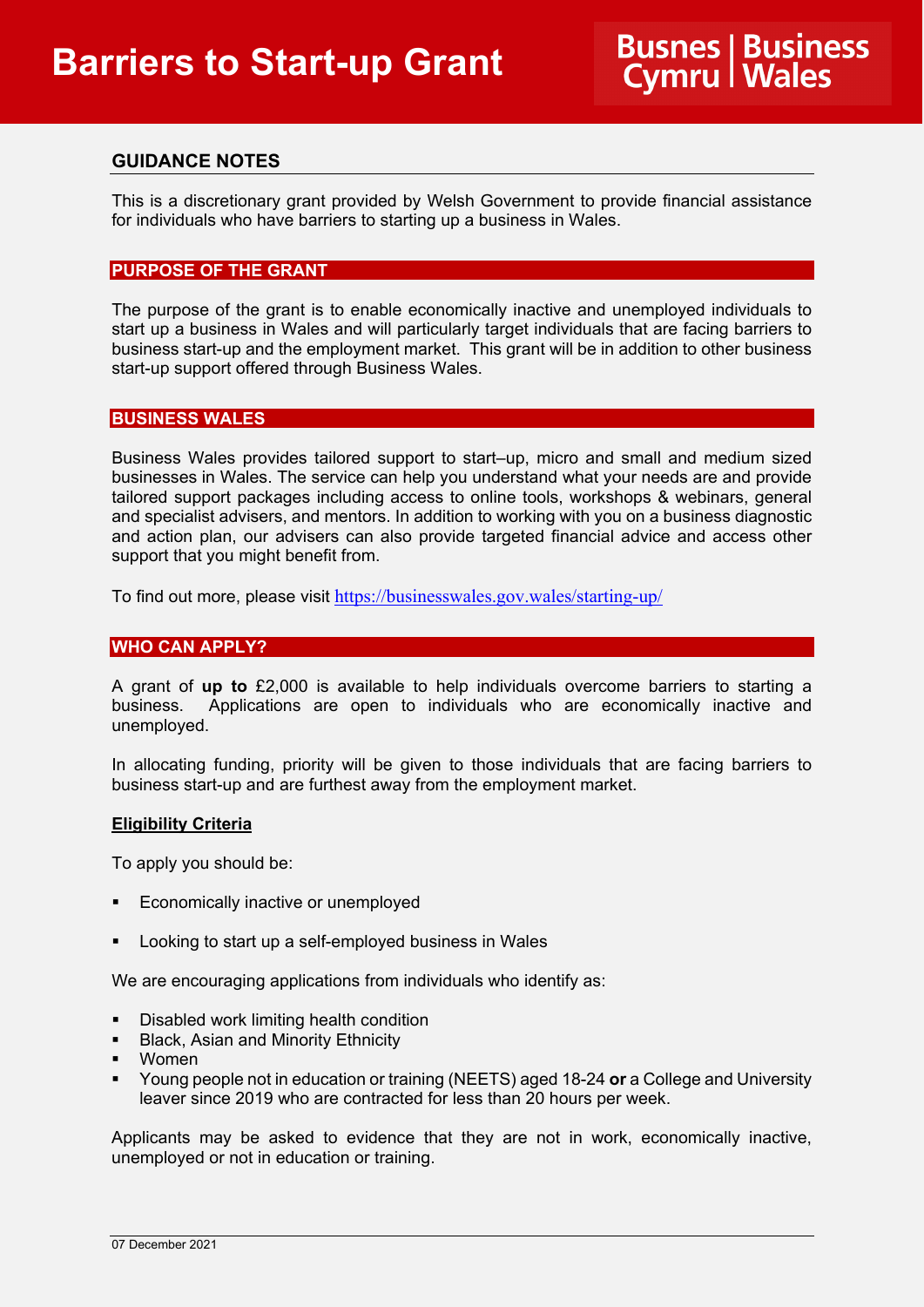# **Associated Information on the Grant**

This grant and associated business support is intended to help those individuals that are facing barriers to business start-up and are furthest away from the employment market.

- Applicants will need to complete an expression of interest (EOI) document. This can be accessed from the Barriers to Start-up Grant webpage [\(https://businesswales.gov.wales/barriers-start-grant\)](https://businesswales.gov.wales/barriers-start-grant) once completed the expression of interest document must be returned to [BarriersSUG@BusinessWales.org](mailto:BarriersSUG@BusinessWales.org)
- Once the EOI has been received applicants will be contacted by the Business Wales administration team and registered with the Business Wales Advisory Service.
- **Applicants can access pre-start support through the Business Wales family such as** Business Wales / Big Ideas Wales / Regional Enterprise Hubs.
- Applicants will be offered pre-start additional 1-to-1 support and confidence building webinars to reduce barriers to entry for those furthest from the start-up and employment market.
- Applicants will then be assigned a Business Wales advisor who will assist with completion of application form and accessing further start-up support.
- Applicants need to declare that they have no other (or limited) sources of funds or are unable to access any other start-up funds or can only secure part funding to support the set up or running costs of the business.
- Full application and supporting business case must be submitted at least two weeks **before** starting the business. Grants cannot be awarded once the business has started trading.
- The grant is intended to assist individuals at the pre-start phase of setting up a business by contributing towards the essential costs of starting the business (details of costs must be included in the application form).
- The grant is for revenue expenditure only. This means only expenditure that will appear in your Profit & Loss Account is eligible.

Eligible expenditure could include

- Specialist support consultancy fees, ICT, export, marketing, lean methodology etc.
- **Legal/professional advice**
- **Training costs**
- **Equipment (up to the value of £1,000)** Where it is not considered capital cost by appearing on the company balance sheet
- **Dearman** Costs directly related to business activity<br>
Please note this list is not exhaustive
- Please note this list is not exhaustive.
- **Note:** The grant is not intended to support personal drawings from the business.
- The applicant intends to make or is working towards making the business their main source of income and / or employment.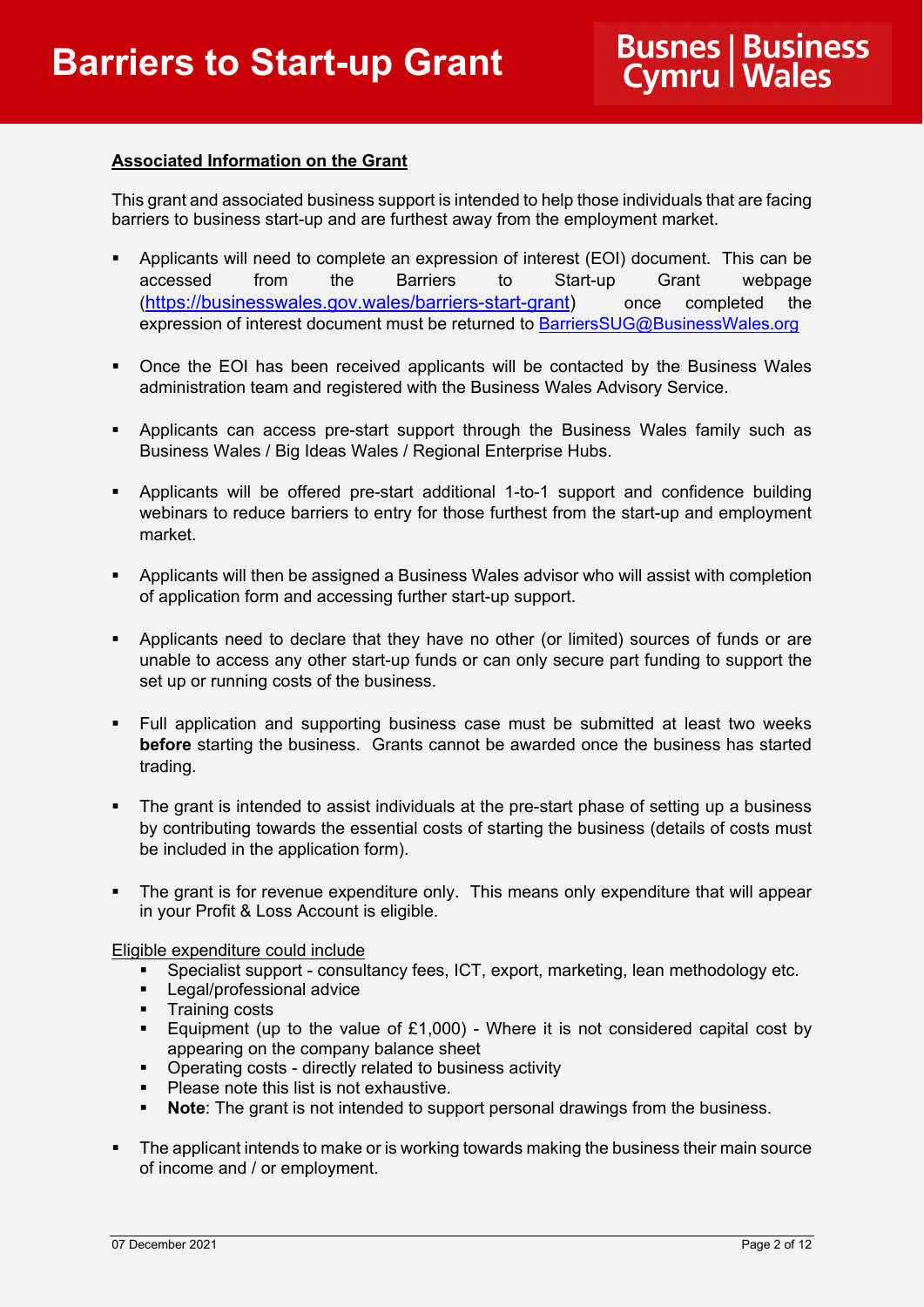- **Applicants will be required to provide evidence that the company has started trading, e.g.** copy of the first invoice and has taken steps to register the business for its chosen entity (eg. limited company status / self-employment with HMRC). This is gathered post-start date.
- Only one application will be accepted per business.
- **•** Applications must be submitted by the individual applying for the grant and not agents acting on their behalf.
- Applicants will need to declare any other and current financial support from Government or Local Authorities over the last 3 fiscal years. Those individuals who have been in receipt of the Town Centre Entrepreneurship Fund are ineligible for the Barriers to Start-up grant.
- As recipients of public investment, applicants will be asked to review their business practices regarding sustainability and equality. Details of this can be found on the [Green](https://businesswales.gov.wales/green-growth-pledge-0)  [Growth Pledge](https://businesswales.gov.wales/green-growth-pledge-0) and [Equality Pledge.](https://businesswales.gov.wales/equality-pledge)

### **Business Categories Not Supported**

Businesses which are associated with the promotion of particular religious or political views; gambling; pornography; offering sexual services of any kind; any illegal activities; and other business deemed to be 'novel and contentious' by Welsh Government.

### **HOW MUCH CAN YOU APPLY FOR?**

A grant of **up to** £2,000 is available per business (only one application per business is permitted).

Applicants need to confirm that without the grant support they have no or limited funding sources to help them start their business.

Business Wales will apply discretion for grant awards based on the evidence of need outlined within the business case and application. If application is approved payment will be made to support revenue costs before the business begins to trade (pre-start).

We do not anticipate all applicants will apply for the maximum value. Applicants should only apply for the amount of funding needed to start their business. This will allow us to support as many individuals as possible to start a business through this grant.

# **HOW TO APPLY**

- Applicants must complete the Expression of Interest (EOI) and submit via the mailbox [BarriersSUG@BusinessWales.org.](mailto:BarriersSUG@BusinessWales.org) Once we have received and verified the EOI you will be contacted by a Business Wales administrator to register onto the Business Wales programme.
- All applicants are expected to participate in the pre-start preparatory support and complete a business case with your business advisor. Once you have completed the pre-start preparatory support you will be issued the grant application form.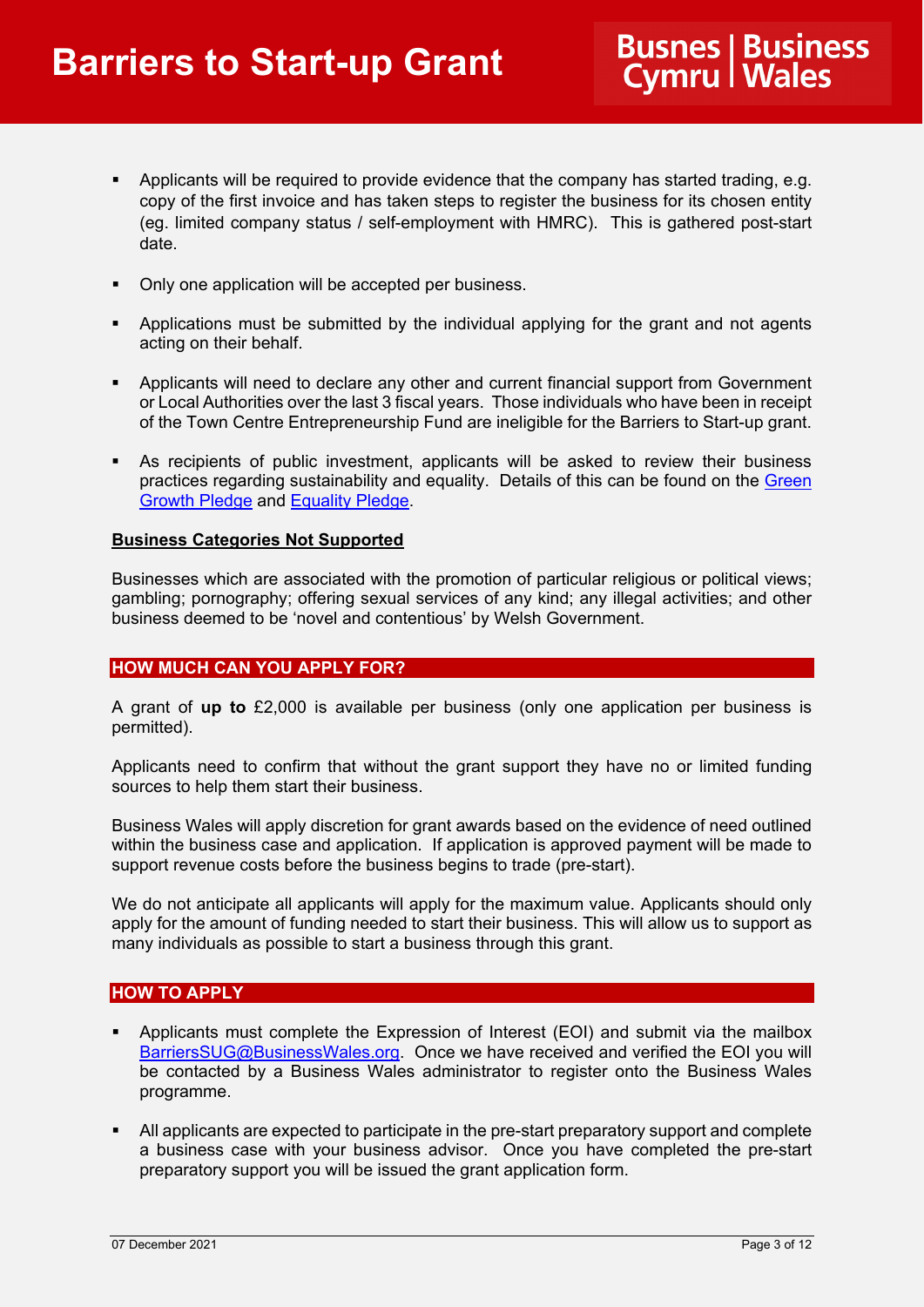- The completed application form together with a business case must be emailed to [BarriersSUG@BusinessWales.org](mailto:BarriersSUG@BusinessWales.org) for assessment and due diligence checks to be undertaken.
- We aim to reply and acknowledge receipt within 5 working days.
- The Barriers to Start-up Grant is open to EOI from 13 December 2021. Application forms will be available to access from 03 January 2022 and deadline for submitted applications is the 24 March 2022. However if funds are used up before this date the scheme will close.
- **If you have any questions before applying or if you have any concerns that you may not** be able to participate in the application or business planning process for medical/technical/caring reasons, please contact Business Wales so that we can discuss how we can help.

# **GUIDANCE ON COMPLETING THE FORM**

### **Section 1 - Information about You**

This part asks for information about you 'the applicant'. Please ensure all information is correct.

**Evidence Required** – we will require 2 forms of identification to verify your identity:

- $\checkmark$  Valid Passport/Driving Licence/Photographic ID
- $\checkmark$  Proof of your address dated within the last three months.

### **Section 2 – Your Barriers**

Please indicate which demographic group you consider represents you and also outline your current circumstances and any challenges you may have faced on your journey so far. Please complete this section in as much detail as possible so that we can understand why you need assistance from this fund.

### **Section 3 – Information About Your Proposed New Business**

Please provide details of your new business – proposed name, type of business and your anticipated start date. You will also be required to send in your business case with your completed application form.

### **Section 4 - Funding**

Please let us know how much funding you are applying for. You can apply for a maximum of £2,000. We need to know what you intend to use the grant for and you will need to breakdown what is required, the costs and why this particular 'item' is needed. If there are more than 5 items, please group appropriately.

We would also like to know if you intend to employ any staff and if so, the details of the types of roles they will be.

We need to assess what impact this grant will have, and what difference this will make to help you start your business.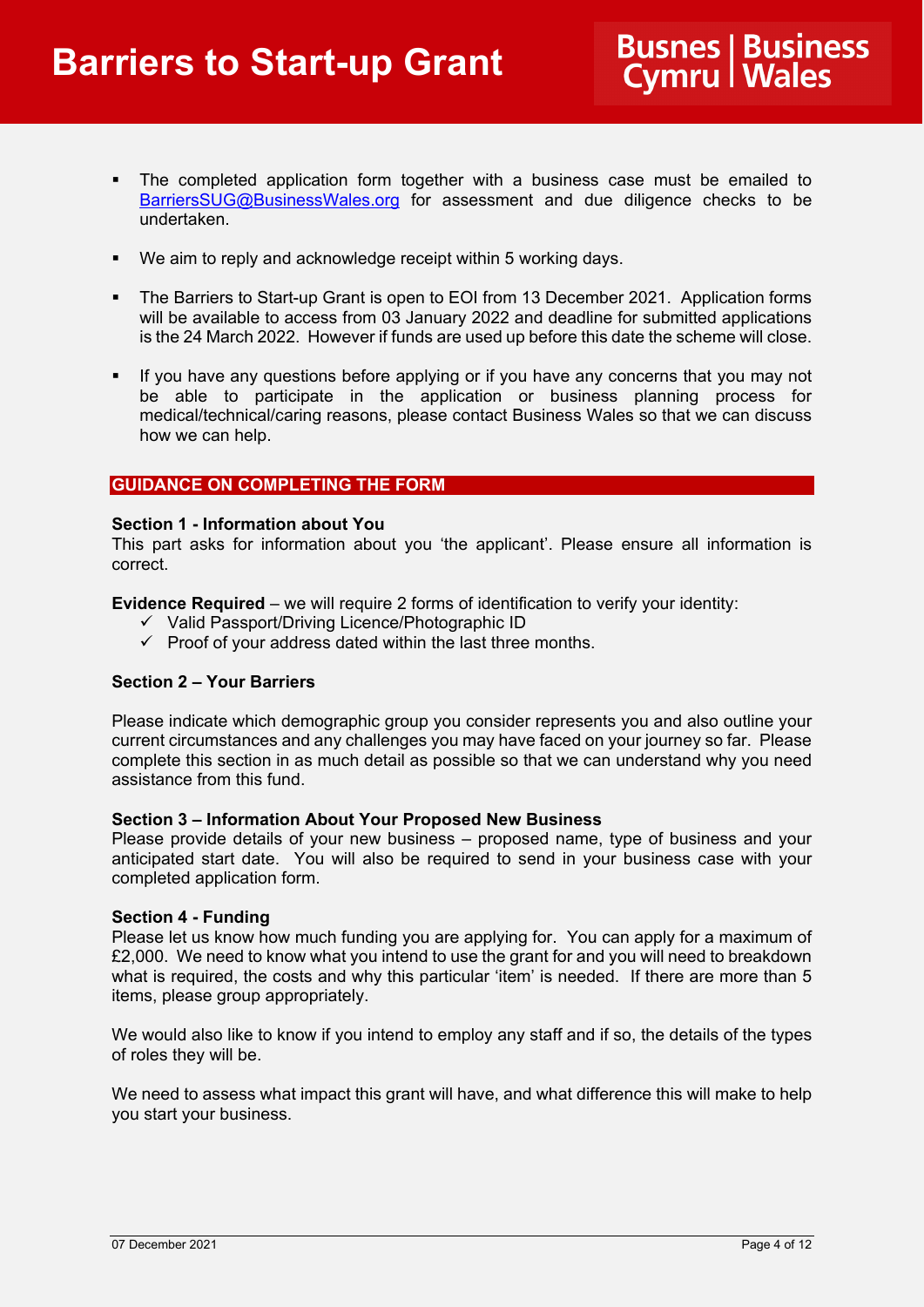## **Section 5 – Bank Details**

This information will be used to make the Grant payment to you. Please ensure correct bank details are provided. Incorrect bank details will result in non-payment of the grant or payment will be delayed.

#### **Section 6 –Small Amounts of Financial Assistance (SAFA) scheme**

The Barriers to Start-up Grant is awarded under Small Amounts of Financial Assistance (SAFA) scheme, and we therefore require you to provide information on any de minimis aid you may have received in the current and previous two fiscal years.

In addition, you must also provide information of any funding you have received under "Small Amounts of Financial Assistance (SAFA)" during the current and previous 2 fiscal years.

If you haven't received any – please include the word NONE. It is important this section is not left blank.

Information, on UK Gov Subsidy Control Guidance (including SAFA) can be found at [Guidance on the UK's international subsidy control commitments -](https://eur01.safelinks.protection.outlook.com/?url=https%3A%2F%2Fwww.gov.uk%2Fgovernment%2Fpublications%2Fcomplying-with-the-uks-international-obligations-on-subsidy-control-guidance-for-public-authorities%2Ftechnical-guidance-on-the-uks-international-subsidy-control-commitments&data=04%7C01%7CErica.Morgan%40gov.wales%7C92e714aa34c440e2ac5b08d9b57e789c%7Ca2cc36c592804ae78887d06dab89216b%7C0%7C0%7C637740377045962563%7CUnknown%7CTWFpbGZsb3d8eyJWIjoiMC4wLjAwMDAiLCJQIjoiV2luMzIiLCJBTiI6Ik1haWwiLCJXVCI6Mn0%3D%7C3000&sdata=6BieMBrPsZHM1IcA91EgKWvYoIfl07tFqZifsB5u4D8%3D&reserved=0) GOV.UK (www.gov.uk)

#### **Section 7 - Declaration**

It is very important that you have read this guidance document carefully and understand the terms and conditions associated with this Grant application.

If you agree to the terms and conditions within this document and you can confirm that the information provided in the application is true and accurate, then you must tick the box, include any signatures and dates and submit your application by email to the following address [BarriersSUG@BusinessWales.org.](mailto:BarriersSUG@BusinessWales.org)

# **WHAT HAPPENS AFTER THE APPLICATION IS RECEIVED?**

Once we receive your application form, our team will acknowledge receipt of your application and undertake due diligence checks.

All applications must be endorsed by a Business Wales advisor (to confirm preparatory prestart engagement has been undertaken, the business idea is viable and sustainable and all revenue costs are appropriate and eligible for the business idea)

We aim to process grant applications within 10 working days of acknowledgment. Decisions on applications will be made based on the information provided in the application form, associated evidence (business case/breakdown of revenue costs and advisor endorsements) and further due diligence checks.

If approved, you will receive a grant approval letter by email notifying you of the award of the grant and a link to the terms and conditions for your review. You must respond to this offer within seven working days, or the grant offer will be withdrawn.

Applicants must confirm acceptance of the offer letter by e-mail. Once received and acknowledged we aim to pay into the nominated bank account within 10 working days.

As part of your application terms and conditions you will agree to continue to receive post start-up support. There will be 2 post-start interactions where we will seek evidence that the company has started trading, e.g. copy of the first invoice, evidence of business bank account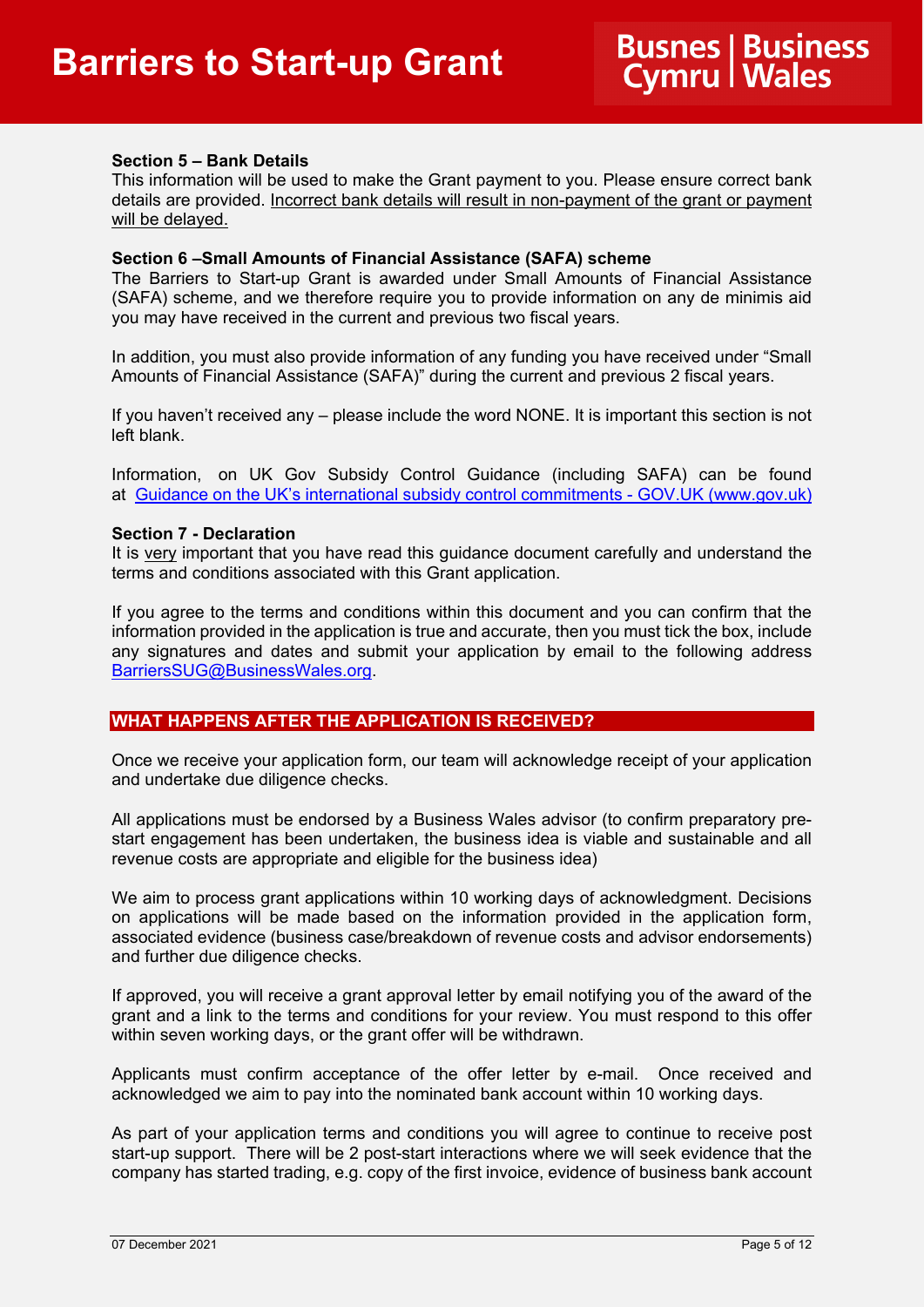statement and that you have taken steps to register the business for its chosen entity (eg. limited company status / self employment with HMRC)

If your application is unsuccessful, you will receive an email outlining the reason[s] for rejection and your business advisor will discuss other support options available to you in starting a business. This is a discretionary grant and there is no appeals process.

### **GRANT REPAYMENT**

Applicants should note that the Welsh Government or its appointed contractors may require repayment of the grant in full or part if the funds are not used for the purposes stated on the application form or terms and conditions are not met. The applicant, is entering into an agreement as such and this may be enforced by requesting proof post grant award.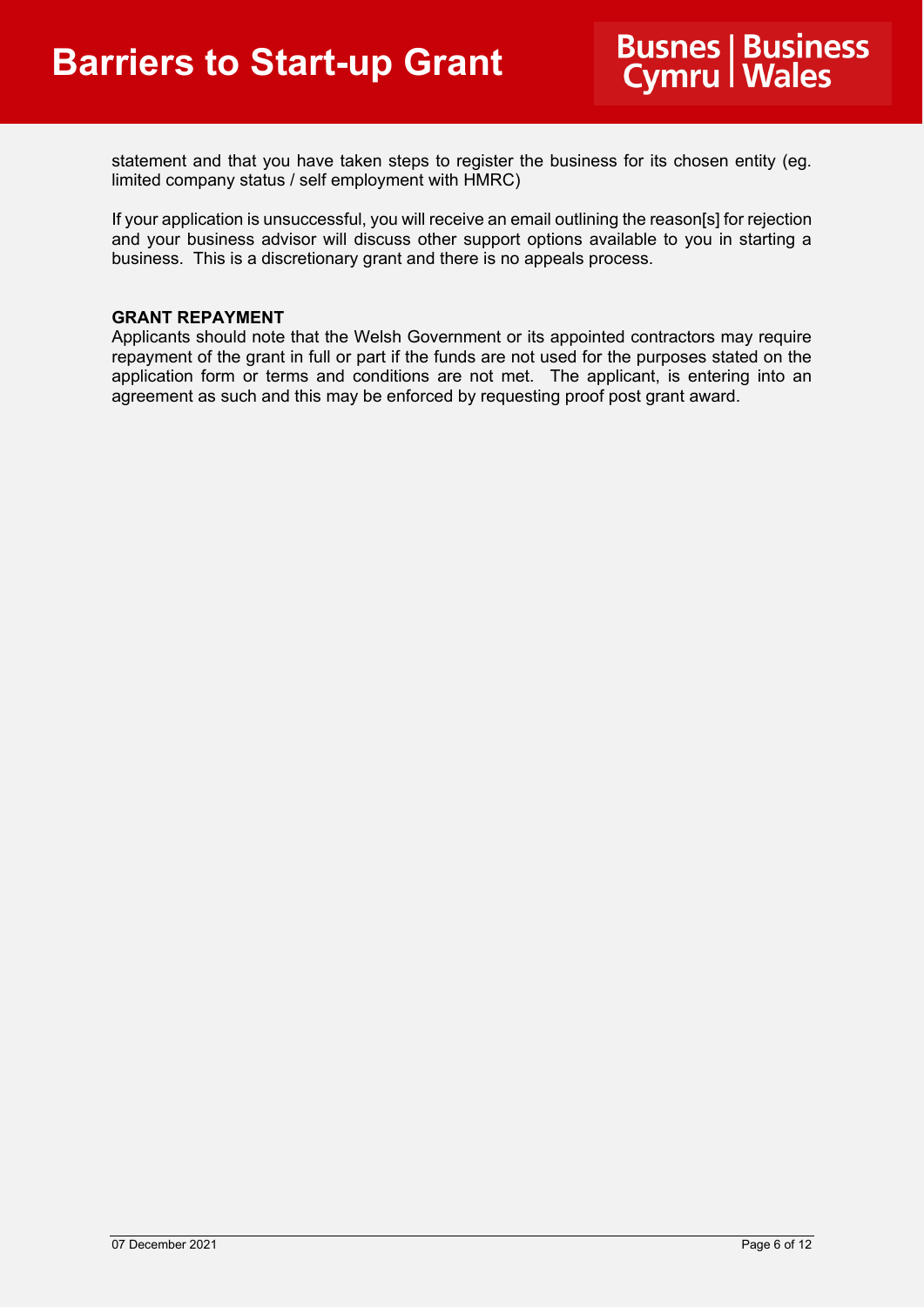# **TERMS & CONDITIONS FOR APPLICANTS**

1. Payment of this grant is at the absolute discretion of the Welsh Government.

2. The Welsh Ministers or its contractors may withhold or recover the funding in certain circumstances.

3. Payment will be made via bank transfer into your nominated bank account after sufficient evidence has been collected.

4. The Company must ensure that, for the purposes of the Project, it complies with the European Commission's State aid rules and/or UK Government Subsidy Control Guidance. Further details of the specific State aid rules applicable may be found [here.](https://gov.wales/state-aid#:%7E:text=The%20de%20minimis%20regulation%20covers,and%20last%202%20fiscal%20years).) Further details of the specific UK Government Subsidy Control Guidance can be found [here.](https://eur01.safelinks.protection.outlook.com/?url=https%3A%2F%2Fwww.gov.uk%2Fgovernment%2Fpublications%2Fcomplying-with-the-uks-international-obligations-on-subsidy-control-guidance-for-public-authorities%2Ftechnical-guidance-on-the-uks-international-subsidy-control-commitments&data=04%7C01%7CErica.Morgan%40gov.wales%7C92e714aa34c440e2ac5b08d9b57e789c%7Ca2cc36c592804ae78887d06dab89216b%7C0%7C0%7C637740377045962563%7CUnknown%7CTWFpbGZsb3d8eyJWIjoiMC4wLjAwMDAiLCJQIjoiV2luMzIiLCJBTiI6Ik1haWwiLCJXVCI6Mn0%3D%7C3000&sdata=6BieMBrPsZHM1IcA91EgKWvYoIfl07tFqZifsB5u4D8%3D&reserved=0) The Company is responsible for ensuring that the grant is delivered in line with the State aid criteria upon which the funding is awarded.

5a. In order to minimise distortion of competition the European Commission sets limits on how much assistance can be given to organisations operating in a competitive market.

The support provided by Business Wales is a de minimis aid under de Minimis Regulation 1407/2013 as published in the Official Journal of the European Journal dated 24 December 2013. There is a ceiling of €200,000 (€100,000 for undertakings in the road transport sector) for all de minimis aid provided to any one organisation over a three-fiscal year period (i.e. the current fiscal year and the previous two fiscal years). Any de minimis aid provided to you under this service will be relevant. By agreeing to this funding you are certifying that you will remain within these limits.

5b. Support provided under 'Small Amounts of Financial Assistance' (SAFA) as defined by Article 364 paragraph 4 of the UK-EU Trade and Cooperation Agreement. This allows the provision of up to 325,000 Special Drawing Rights, or approximately £330,000 to a single economic actor over any period of three fiscal years. This threshold includes any SAFA support or EU de minimis support received during the relevant period, from all sources.

6. Please note that information held by the Welsh Ministers is potentially disclosable under the Freedom of Information Act 2000, the Environmental Information Regulations 2004 and the Welsh Government's Code of Practice on Public Access to Information. In practice, we will not disclose or release any commercially sensitive information provided to us by you without prior consultation with you but ultimately the decision as to whether to disclose is for the Welsh Ministers to take in light of all the relevant legal requirements.

7. By applying for this grant you are agreeing to accept these terms and conditions. Acceptance is validated by checking the terms and conditions box on the application form and by submitting the application.

8. Please note that no payments will be made by the Welsh Ministers to the Company until you have returned the additional evidence that is required as outlined in section 1.

9. Any funding awarded shall be used only for the purposes approved in application that you have made the and in any documents referred to in it.

10. The funding must be claimed by 31<sup>st</sup> March 2022.

11. The Company shall provide the Welsh Ministers with all information regarding its activities or proposed activities and as to its use or proposed use of all or any part of the funding, as the Welsh Ministers may from time to time require.

12. The Welsh Ministers require all recipients of funding to ensure that they apply a policy of equal opportunities as employers, as users of volunteers, and as providers of services,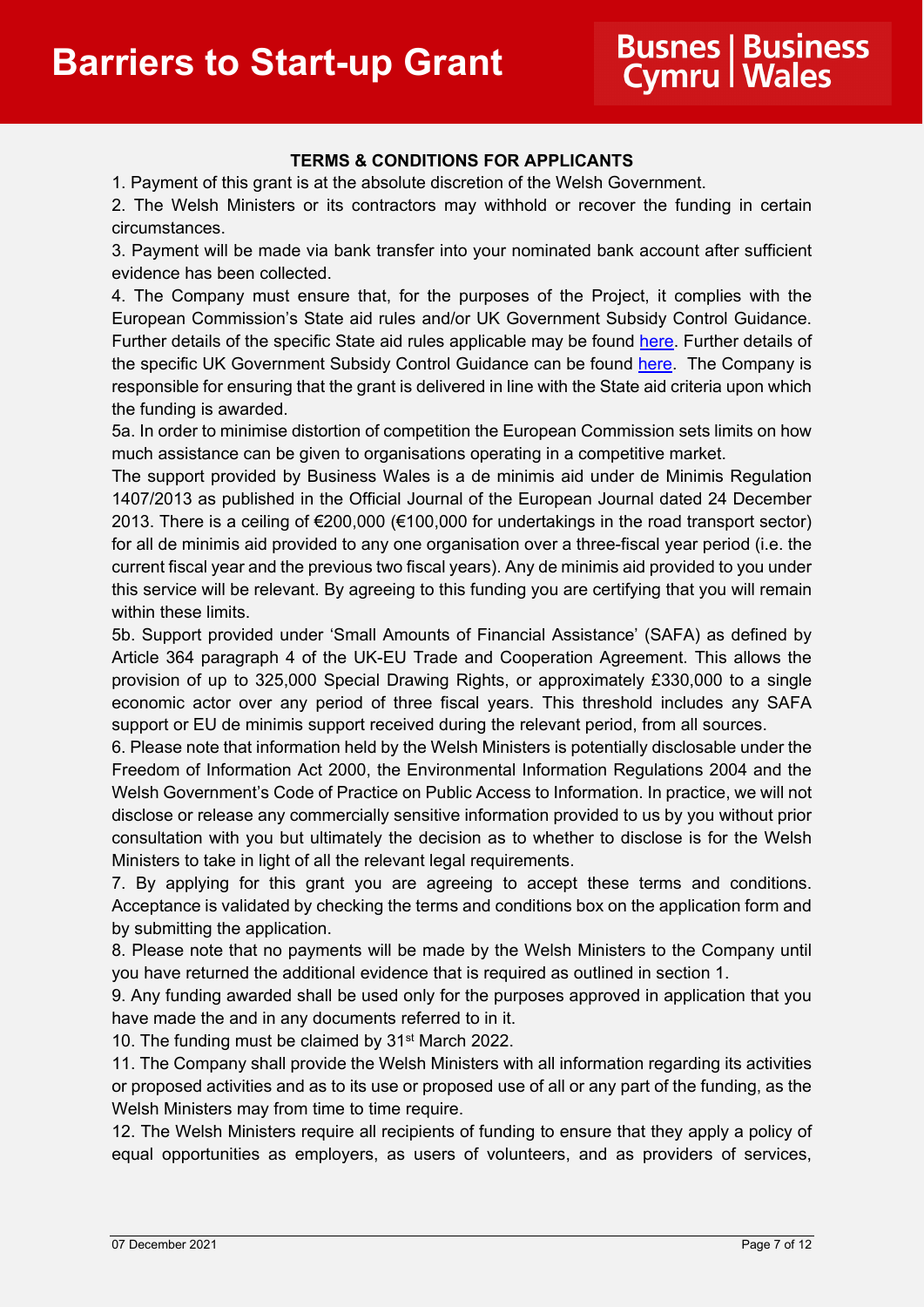regardless of race, gender/gender identification, sexual orientation, religion and belief, age or as far as is practicable, any disability.

13. The Welsh Ministers shall be entitled to vary, withhold or terminate any part of or all of the funding and/or require part or all of the funding already paid to be repaid if:

i. the Company fails to comply with any term, condition or provision set out in this Terms and Conditions document, the Guidance notes of the application; ii. any information provided by or on behalf of the Company in respect of procuring this offer of funding or in a claim for payment of funding is found to be incorrect or misleading to an extent to which the Welsh Ministers consider to be material; iii. the Welsh Ministers suspect that the Company and/or any of its officers is/are involved in fraudulent activity.

14. The Welsh Ministers may vary and/or withhold any or all of the payments of funding and/or require repayment of funding, together with interest from the date of payment if:

i. they are required to do so as a result of a decision by the European Commission or as a result of any obligation under Community Law; or

ii. in their opinion it is necessary to ensure that the funding provided in accordance with this letter taken together with any other funding which has been or is likely to be received towards the Project is lawful State aid.

15. If the Company is wound up or goes into liquidation (including being subject to any administration order), receivership, bankruptcy, enters into any compromise or other arrangement of its debts with its creditors or any event similar or analogous to any of the events described in this paragraph 15 occurs, then the Welsh Ministers shall be entitled to recover on demand from the Company the funding paid and no further monies shall be due or payable by the Welsh Ministers to the Company or to anyone acting for or on its behalf or in its name. Any references to the amount of funding paid or to be paid to the Company shall be deemed to mean and to be limited to the amount of money actually paid to the Company by the Welsh Ministers at the time that any of the events referred to above occurs.

16. The Company shall, without charge, permit any officer or officers of the Welsh Ministers or their representatives, at any reasonable time to visit its premises and/or to inspect any of its activities and/or to inspect the assets or project cost items purchased, in whole or in part, with the funding and/or to examine and take copies of the Company's books of account and such other documents or records as in such officers view may relate in any way to the use of funding by the Company. This condition is without prejudice and subject to any other statutory rights and powers exercisable by the Welsh Ministers or any officer, servant or agent thereof. 17. Under the Government of Wales Act 2006 the Auditor General for Wales has extensive rights of access to documents and information relating to funding provided by the Welsh Ministers. He and his officials have the power to require relevant persons who control or hold documents to give any assistance, information and explanation that they may require and to require those persons to attend before them for such a purpose. The Auditor General and his staff may exercise this right at all reasonable times.

18. The Company shall permit EU auditors access to documents and information relating to funding for the Project. The Company shall ensure that persons who control or hold documents relating to the Project give to the EU auditors any assistance, information and explanation that they may require.

19. If during the financial year, or during the audit of accounts relating to that financial year the Company becomes aware of a material deterioration in its financial circumstances it must inform its Welsh Government Official immediately.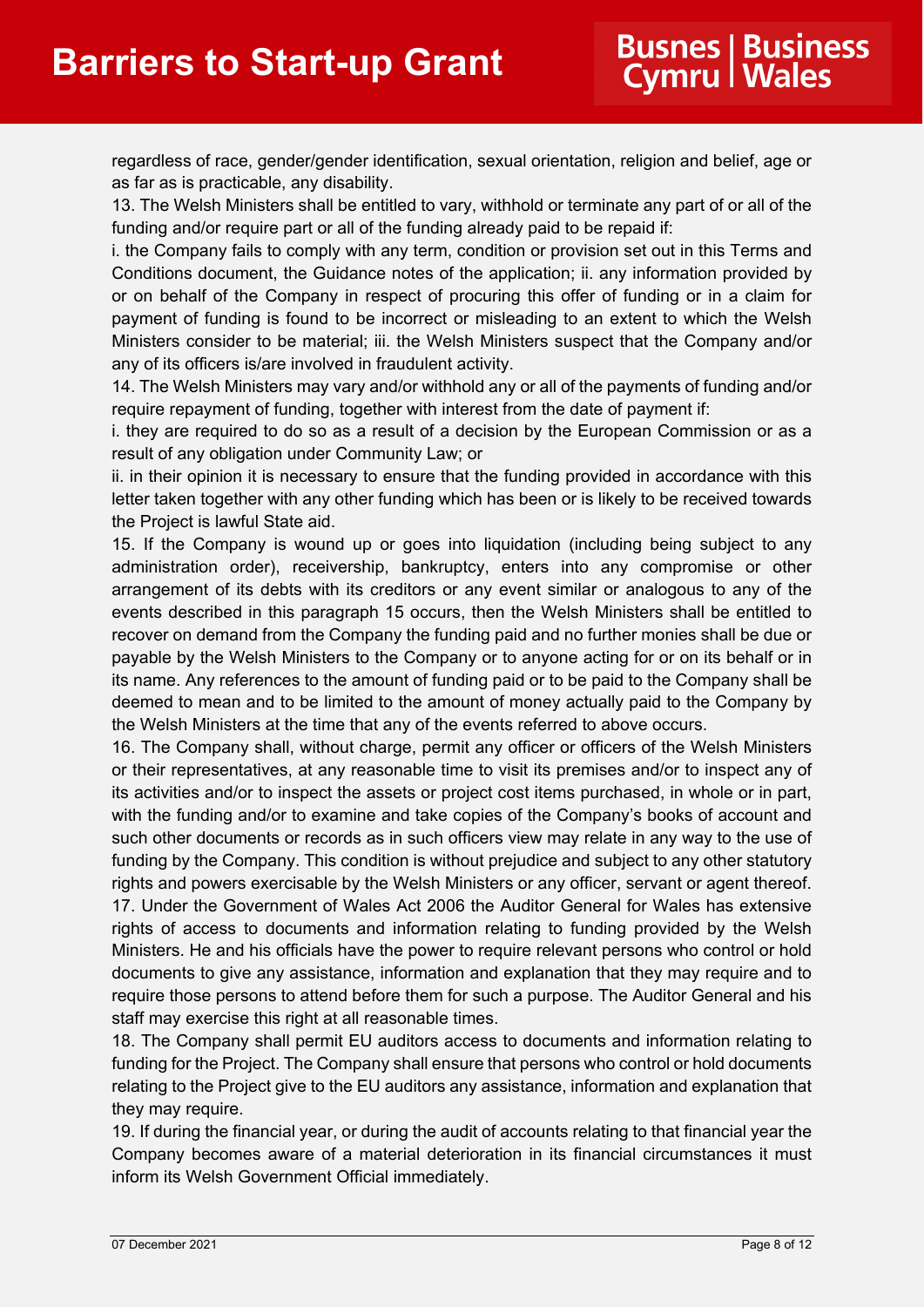20. The Company must acknowledge, through the inclusion of appropriate wording (on press releases) and branding (on publicity, communication materials and signage), the contribution made to its activities by the Welsh Ministers. The Company should contact its Welsh Government Official for further details.

22. The Welsh Ministers will make reasonable efforts to pay claims promptly, but they do not accept any liability in respect of loss attributable to any delay in the payment of claims or attributable to any suspension, reduction or cancellation of the funding.

23. You must not use the funding provided for party political purposes; (2) the promotion of particular secular, religious or political views; (3) gambling; (4) pornography; (5) offering sexual services; (6) purchasing capital equipment (other than as specified in the Purposes); (7) your legal fees in relation to this letter; (8) Costs Incurred or costs incurred and defrayed by you in the delivery of the Purposes prior to the period referred to in Condition 1 (b); (9) any kind of illegal activities; or (10) any other kind of activity which in our opinion could bring us into disrepute.

24. By signing this application you are certifying that no litigation or arbitration is current or pending or, so far as you are aware, threatened, which has or could have an adverse effect on your ability to perform and comply with any of the Conditions nor your ability to continue to trade as a business in Wales.

25. By signing this application you have disclosed to us all material facts or circumstances which need to be disclosed to enable us to obtain a true and correct view of your business and affairs (both current and prospective) or which ought to be provided to any person who is considering providing funding to you.

26. By signing this application you agree to co-operate fully with the Welsh Government Official and with any other employee of the Welsh Government or consultant appointed by us to monitor your use of the Funding and your compliance with the Conditions.

27. You must maintain complete and accurate accounting records identifying all income and expenditure in relation to the application that you have made and without charge, permit any officer or officers of the Welsh Government, Wales Audit Office or European Commission or its nominated contractors at any reasonable time and on reasonable notice (in exceptional circumstances, such as the prevention or detection of fraud, it may not be practicable to provide you with reasonable notice) being given to you to visit your premises and/or to inspect any of your activities and/or to examine and take copies of your books of account and such other documents or records howsoever stored as in such officer's reasonable view may relate in any way to your use of the Grant Funding. This undertaking is without prejudice and subject to any other statutory rights and powers exercisable by the Welsh Government, Wales Audit Office or the European Commission or any officer, servant or agent of any of the above.

28. Nothing in the Conditions imposes any liability on us in respect of any liability incurred by you to any third party (including, without limit, employees and contractors).

29. You must indemnify us against any liabilities, claims, proceedings, demands, losses, costs and expenses suffered or incurred by us directly or indirectly arising as a result of or in connection with any failure by you to perform fully or in part any obligation you may have to a third party.

Wales Audit Office or the European Commission or any officer, servant or agent of any of the above.

28. Nothing in the Conditions imposes any liability on us in respect of any liability incurred by you to any third party (including, without limit, employees and contractors).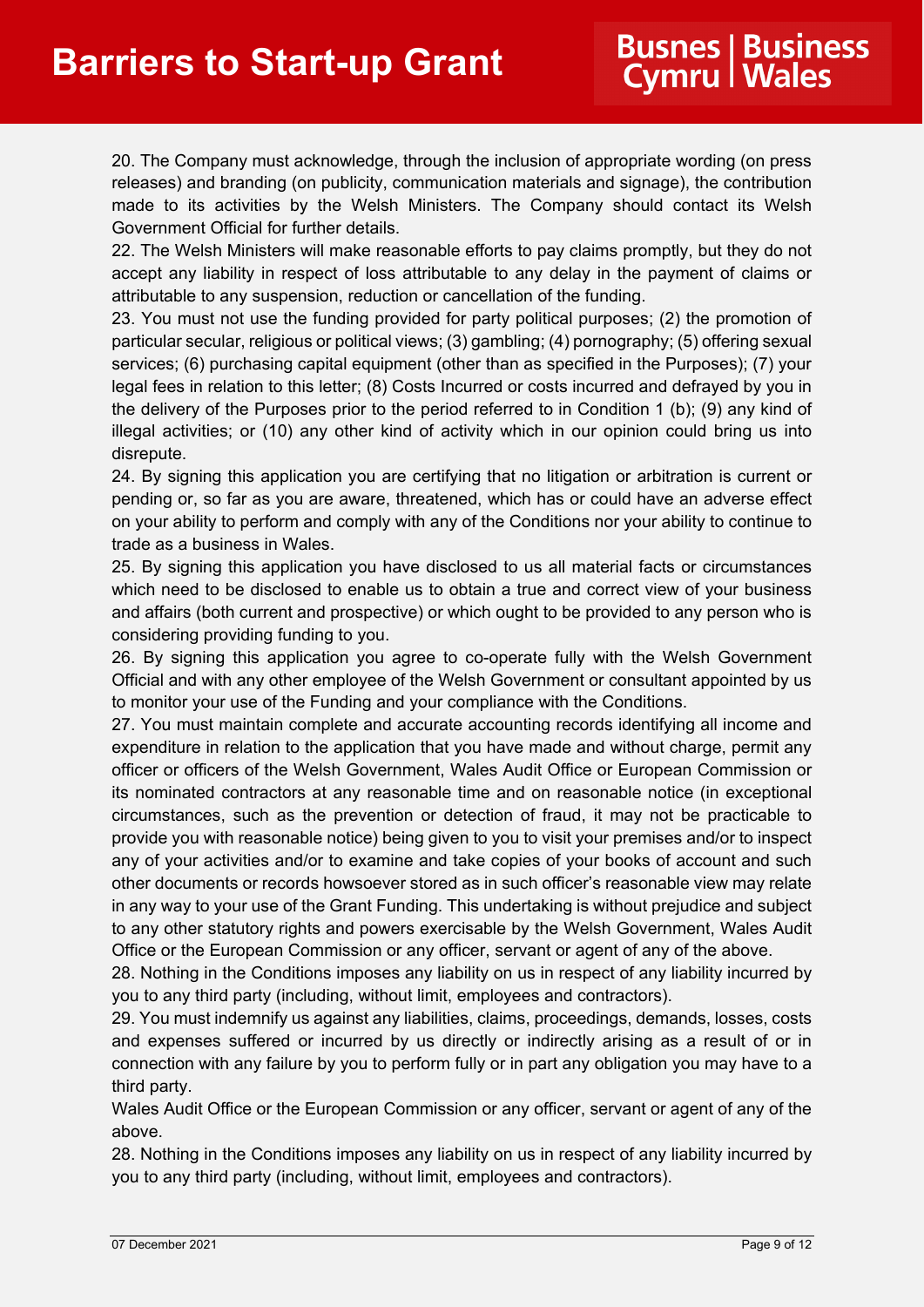29. You must indemnify us against any liabilities, claims, proceedings, demands, losses, costs and expenses suffered or incurred by us directly or indirectly arising as a result of or in connection with any failure by you to perform fully or in part any obligation you may have to a third party.

### **Business Wales – Barriers to Start-up Grant – Privacy Notice**

In order to be considered for the Barriers to Start-up Grant and receive Business Wales support, the Welsh Government are required to collect information from you. This information will include personal information about you as well as some information about your business. Having this personal information is necessary for us to assess your eligibility for the Grant and, if successful, to access funding, services, advice and information.

## **Lawful Basis of Processing**

The Welsh Government will be data controller for any personal data you provide in relation to your grant application. The information will be processed as part of our public task (i.e. exercising our official authority to undertake the core role and functions of the Welsh Government) and will help us assess your eligibility for funding. Special Category data that is processed is done so in the substantial public interest of providing financial support to individuals that are facing barriers to business start-up and the employment market.

## **Prevention of Fraud**

Before we provide grant funding to you, we undertake checks for the purposes of preventing fraud and money laundering, and to verify your identity. These checks require us to process personal data about you to third party fraud prevention agencies.

If we, or a fraud prevention agency, determine that you pose a fraud or money laundering risk, we may refuse to provide the grant funding you applied for, or we may stop providing existing grant funding to you.

A record of any fraud or money laundering risk will be retained by the fraud prevention agencies, and may result in others refusing to provide services, financing or employment to you.

If you are not successful in your application, we will write to you with an outline of the reasons why and how you can re-apply for the funding (Should you wish to).

# **Types of Personal Information**

Information collected includes name, address, contact information, personal financial information (Business bank details) and information about your business. To receive Business Wales Barriers to Start-up Grant support, we require also to process Special Category information regarding your ethnicity or disability in order to assess your eligibility for the scheme. The personal data relate to details of the individual applicant only.

### **Who will have access to your data**

The collected information will be accessible by the system technical administrators who support the I.T. system. System technical administrators will not use your details in any way.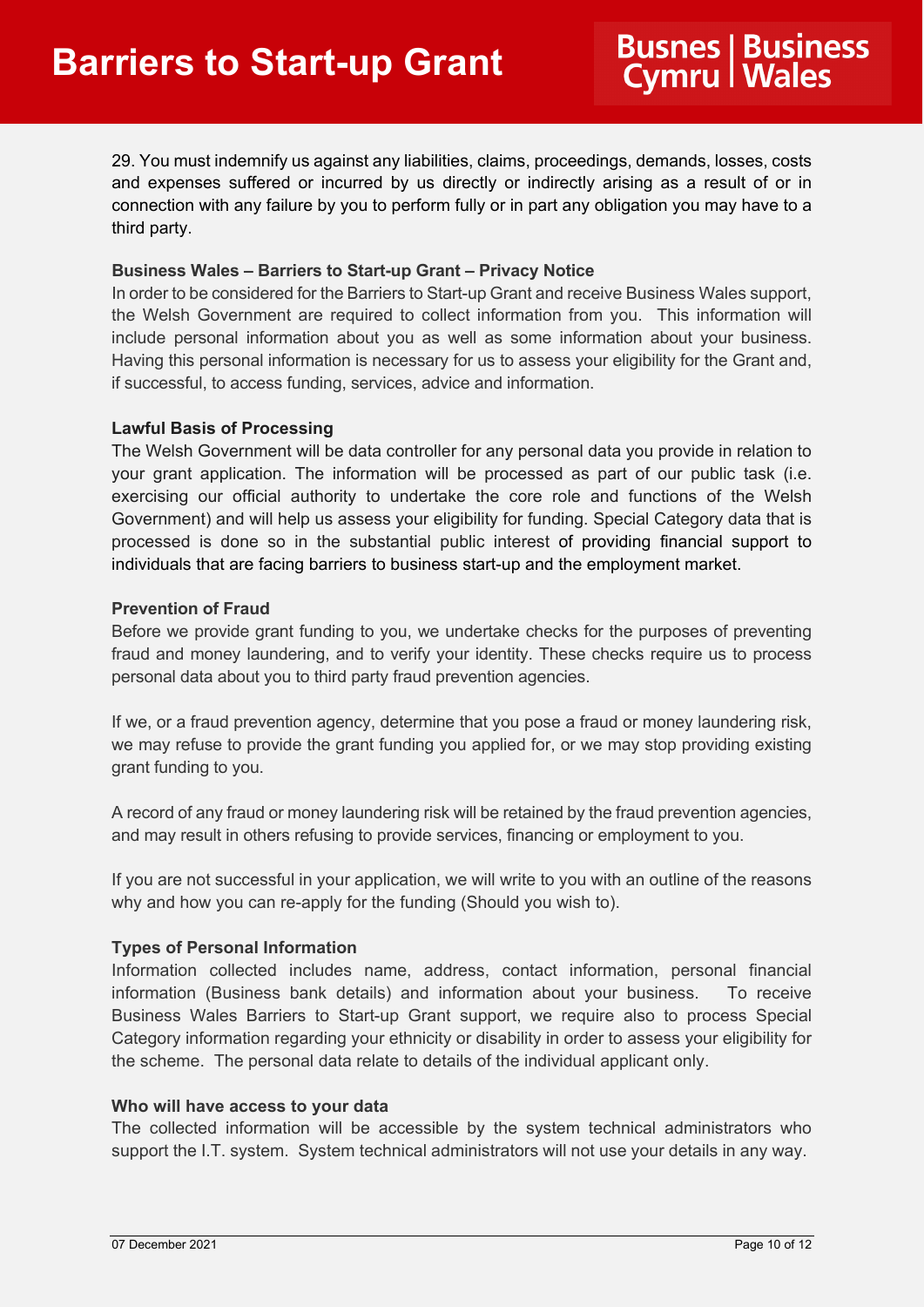The information collected for the purpose of Business Wales support is shared with the following organisations for the purposes listed below:

- By contractors delivering the Business Wales service that provide support to beneficiaries;
- By approved social research organisations, to carry out research, analysis or equal opportunities monitoring of the Business Wales service;
- EC (European Commission) and European Funds Audit Team (EFAT) who will take samples of our data to ensure we are following the correct processes.

# **What we do with it**

- To monitor and report on the number of individuals and enterprises taking part in projects and the number of people from different groups being supported (e.g. different ages, genders and ethnicities).
- Please note that research organisations/evaluators will only contact a sample of individuals and/or enterprises. If you are contacted to take part in any research/evaluation about your experience on the project the purpose of the interview or survey will be explained to you and you will be given the option to say yes or no to taking part. Your contact details will only be used for approved research and will be deleted once this approved research is complete.

# **How long are your details kept**

We are required under State aid legislation to keep your personal data for a minimum of 10 years after the project ends after which time it will be securely destroyed. If you are unsuccessful in your application your personal information given in that application will be kept for a period of 12 months in line with Welsh Government's information retention policy.

# **Your rights**

Under the data protection legislation, you have the right:

- to access the personal data the Welsh Government holds on you;
- require us to rectify inaccuracies in that data;
- to (in certain circumstances) object to or restrict processing;
- for (in certain circumstances) your data to be 'erased';
- to lodge a complaint with the Information Commissioner's Office (ICO) who is our independent regulator for data protection

The contact details for the Information Commissioner's Office are: Customer Contact Wycliffe House Water Lane Wilmslow **Cheshire** SK9 5AF Telephone: 01625 545 745 or 0303 123 1113 **Website: [www.ico.org.uk](http://www.ico.gov.uk/)**